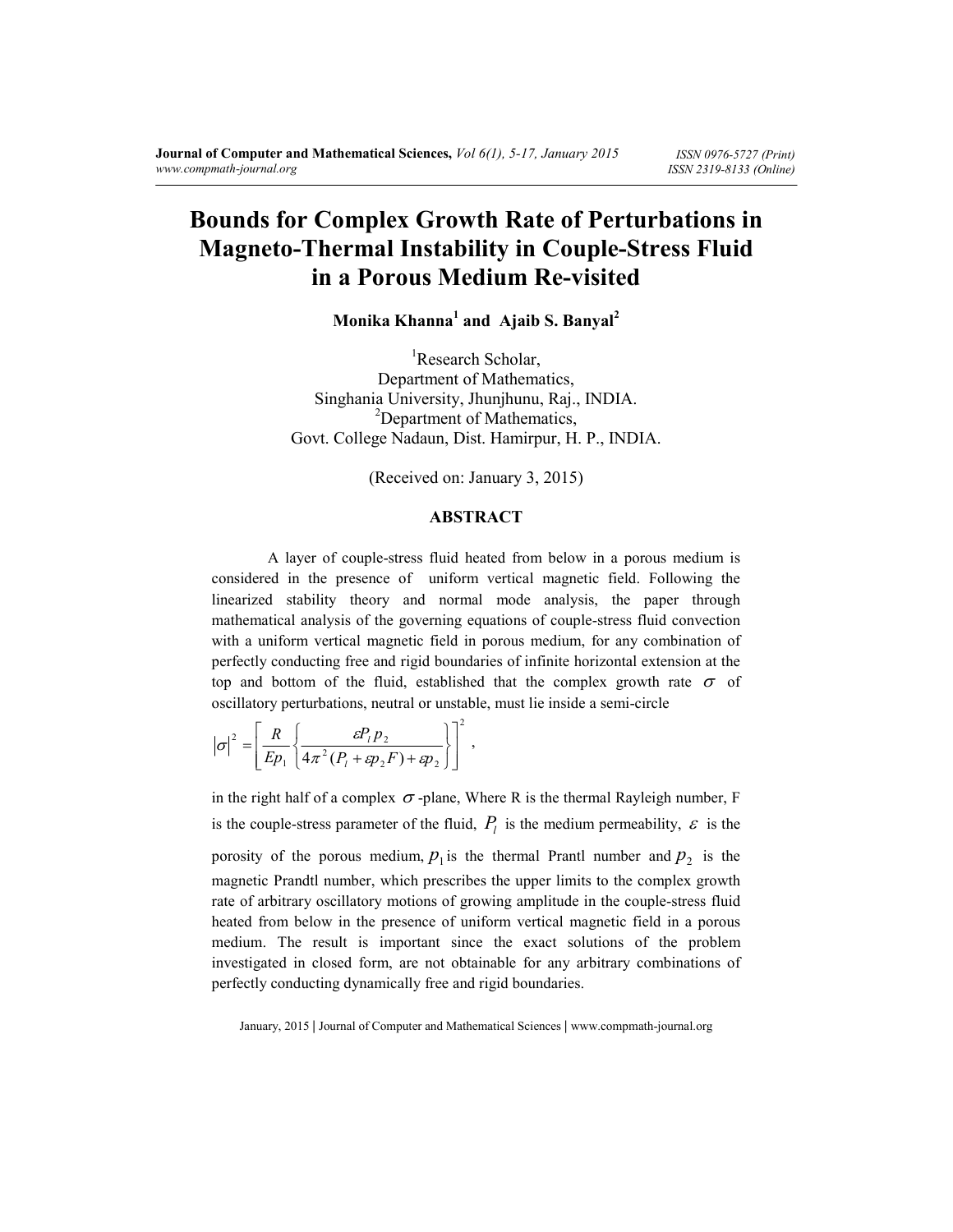6 Monika Khanna, *et al.,* J. Comp. & Math. Sci. Vol.6 (1), 5-17 (2015)

**Keywords:** Thermal convection; Couple-Stress Fluid; Magnetic field; PES; Chandrasekhar number.

## **1. INTRODUCTION**

 Stability of a dynamical system is closest to real life, in the sense that realization of a dynamical system depends upon its stability. Right from the conceptualizations of turbulence, instability of fluid flows is being regarded at its root. A detailed account of the theoretical and experimental study of the onset of thermal instability (Bénard Convection) in Newtonian fluids, under varying assumptions of hydrodynamics and hydromagnetics, has been given by Chandrasekhar<sup>8</sup> and the Boussinesq approximation has been used throughout, which states that the density changes are disregarded in all other terms in the equation of motion, except in the external force term. The formation and derivation of the basic equations of a layer of fluid heated from below in a porous medium, using the Boussinesq approximation, has been given in a treatise by Joseph<sup>10</sup>. When a fluid permeates through an isotropic and homogeneous porous medium, the gross effect is represented by Darcy's law. The study of layer of fluid heated from below in porous media is motivated both theoretically and by its practical applications in engineering. Among the applications in engineering disciplines one can name the food processing industry, the chemical processing industry, solidification, and the centrifugal casting of metals. The development of geothermal power resources has increased general interest in the properties of convection in a porous medium. Stommel and Fedorov<sup>23</sup> and Linden<sup>14</sup> have remarked that the length scales characteristic of double-diffusive convecting layers in the ocean may be sufficiently large so that the Earth's rotation might be important in their formation. Moreover, the rotation of the Earth distorts the boundaries of a hexagonal convection cell in a fluid through porous medium, and this distortion plays an important role in the extraction of energy in geothermal regions. The forced convection in a fluid saturated porous medium channel has been studied by Nield *et al*. <sup>16</sup>. An extensive and updated account of convection in porous media has been given by Nield and Bejan $15$ .

 The effect of a magnetic field on the stability of such a flow is of interest in geophysics, particularly in the study of the earth's core, where the earth's mantle, which consist of conducting fluid, behaves like a porous medium that can become conductively unstable as result of differential diffusion. Another application of the results of flow through a porous medium in the presence of magnetic field is in the study of the stability of convective geothermal flow. A good account of the effect of rotation and magnetic field on the layer of fluid heated from below has been given in a treatise by Chandrasekhar<sup>8</sup>.

 MHD finds vital applications in MHD generators, MHD flow-meters and pumps for pumping liquid metals in metallurgy, geophysics, MHD couplers and bearings, and physiological processes such magnetic therapy. With the growing importance of non-Newtonian fluids in modern technology and industries, investigations of such fluids are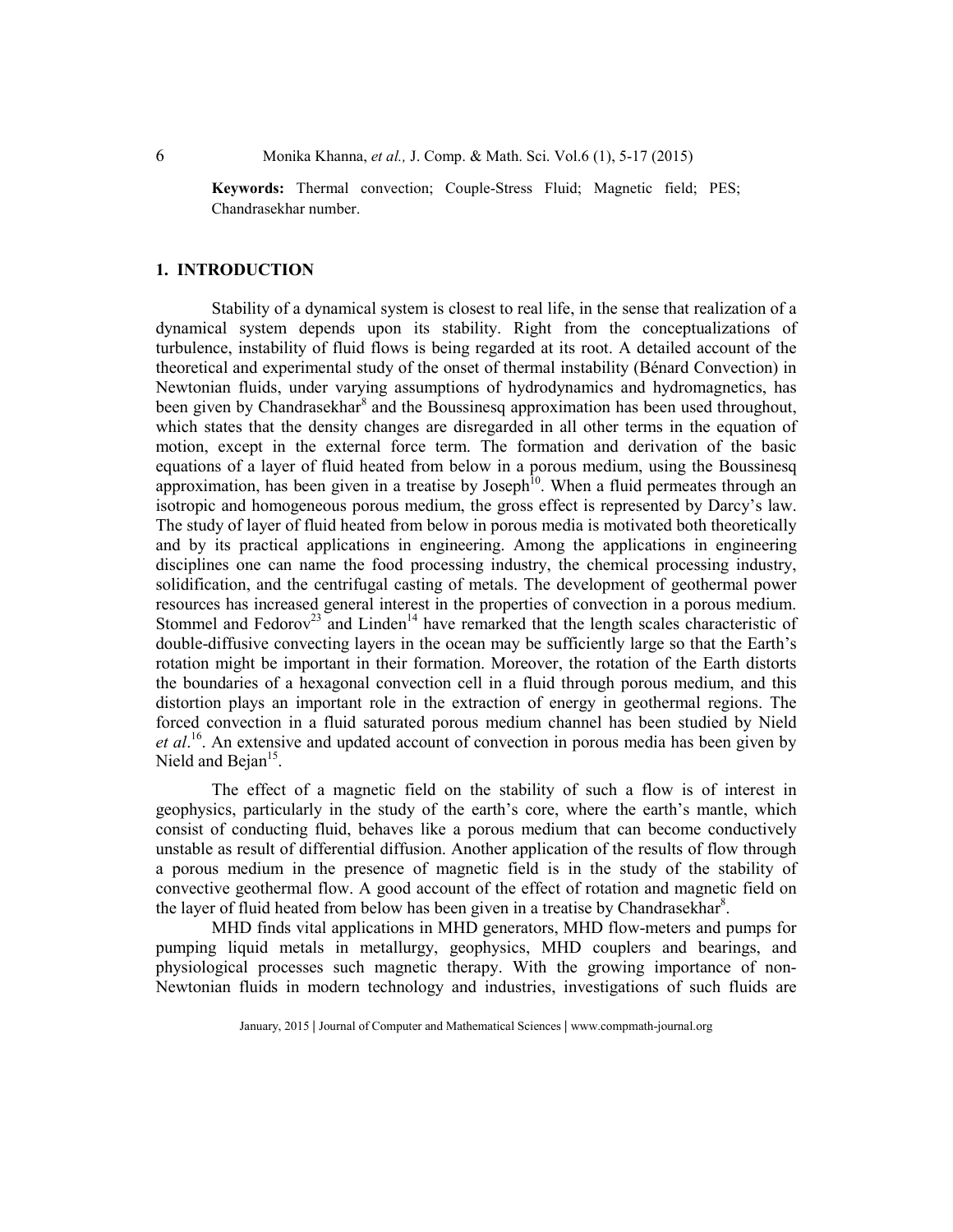desirable. The presence of small amounts of additives in a lubricant can improve bearing performance by increasing the lubricant viscosity and thus producing an increase in the load capacity. These additives in a lubricant also reduce the coefficient of friction and increase the temperature range in which the bearing can operate.

Darcy's law governs the flow of a Newtonian fluid through an isotropic and homogeneous porous medium. However, to be mathematically compatible and physically consistent with the Navier-Stokes equations, Brinkman<sup>6</sup> heuristically proposed the introduction of the term  $\nabla^2 \vec{q}$  $\frac{\mu}{\sqrt{2}}\vec{q}$ , (now known as Brinkman term) in addition to the Darcian

term →  $\overline{\phantom{a}}$ J  $\backslash$  $\overline{\phantom{a}}$  $\setminus$ ſ  $-|\frac{\mu}{\mu}|q$  $k_{1}$  $\frac{\mu}{I}$   $\vec{q}$ . But the main effect is through the Darcian term; Brinkman term contributes

ε

very little effect for flow through a porous medium. Therefore, Darcy's law is proposed heuristically to govern the flow of this non-Newtonian couple-stress fluid through porous medium. A number of theories of the micro continuum have been postulated and applied (Stokes<sup>22</sup>; Lai *et al.*<sup>12</sup>; Walicka<sup>25</sup>). The theory due to Stokes<sup>22</sup> allows for polar effects such as the presence of couple stresses and body couples. Stokes's<sup>22</sup> theory has been applied to the study of some simple lubrication problems (see e.g. Sinha *et al.*<sup>21</sup>; Bujurke and Jayaraman<sup>7</sup>;  $\text{Lin}^{13}$ ). According to the theory of Stokes<sup>22</sup>, couple-stresses are found to appear in noticeable magnitudes in fluids with very large molecules. Since the long chain hyaluronic acid molecules are found as additives in synovial fluid, Walicki and Walicka<sup>26</sup> modeled synovial fluid as couple stress fluid in human joints. The study is motivated by a model of synovial fluid. The synovial fluid is natural lubricant of joints of the vertebrates. The detailed description of the joints lubrication has very important practical implications; practically all diseases of joints are caused by or connected with a malfunction of the lubrication. The external efficiency of the physiological joint lubrication is caused by more mechanisms. The synovial fluid is caused by the content of the hyaluronic acid, a fluid of high viscosity, near to a gel. A layer of such fluid heated from below in a porous medium under the action of magnetic field and rotation may find applications in physiological processes. MHD finds applications in physiological processes such as magnetic therapy; rotation and heating may find applications in physiotherapy. The use of magnetic field is being made for the clinical purposes in detection and cure of certain diseases with the help of magnetic field devices.

Sharma and Thakur<sup>19</sup> have studied the thermal convection in couple-stress fluid in porous medium in hydromagnetics. Sharma and Sharma<sup>20</sup> have studied the couple-stress fluid heated from below in porous medium. Kumar and  $Kumar<sup>11</sup>$  have studied the combined effect of dust particles, magnetic field and rotation on couple-stress fluid heated from below and for the case of stationary convection, found that dust particles have destabilizing effect on the system, where as the rotation is found to have stabilizing effect on the system, however couple-stress and magnetic field are found to have both stabilizing and destabilizing effects under certain conditions. Sunil *et al.*<sup>24</sup> have studied the global stability for thermal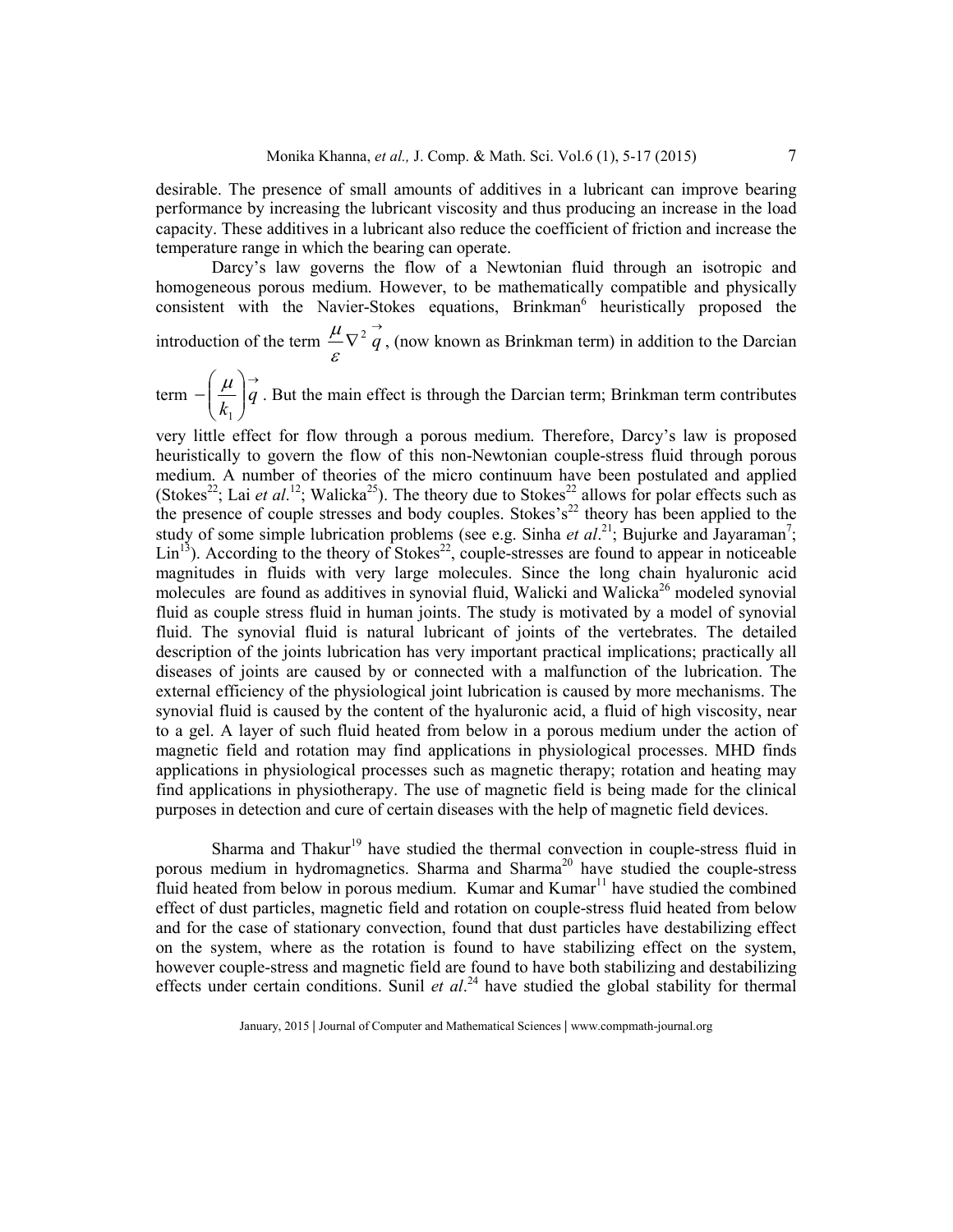convection in a couple-stress fluid heated from below and found couple-stress fluids are thermally more stable than the ordinary viscous fluids.

Pellow and Southwell<sup>17</sup> proved the validity of PES for the classical Rayleigh-Bénard convection problem. Banerjee *et al*. 3 gave a new scheme for combining the governing equations of thermohaline convection, which is shown to lead to the bounds for the complex growth rate of the arbitrary oscillatory perturbations, neutral or unstable for all combinations of dynamically rigid or free boundaries and, Banerjee and Banerjee<sup>1</sup> established a criterion on characterization of nonoscillatory motions in hydrodynamics which was further extended by Gupta et al.<sup>9</sup>. However no such result existed for non-Newtonian fluid configurations, in general and for couple-stress fluid configurations, in particular. Banyal<sup>4</sup> have characterized the non-oscillatory motions in couple-stress fluid.

 Keeping in mind the importance of couple-stress fluids and magnetic field in porous media, as stated above, this article attempts to study the couple-stress fluid heated from below in a porous medium in the presence of uniform magnetic field, with more realistic boundaries and it has been established that the onset of instability in a couple-stress fluid in a porous medium heated from below, in the presence of uniform vertical magnetic field, cannot manifest itself as oscillatory motions of growing amplitude if the thermal Rayleigh number R, the couple-stress parameter of the fluid F, the medium permeability  $P_l$ , the

porosity of the porous medium  $\varepsilon$  and the magnetic Prandtl number  $p_2$ , satisfy the inequality,

$$
R \le \frac{\pi^2}{P_l} \left( 1 + 2\pi^2 F \right) + \frac{\pi^4}{\epsilon p_2}
$$
, for any combination of perfectly conducting dynamically free

and rigid boundaries.

## **2. FORMULATION OF THE PROBLEM AND PERTURBATION EQUATIONS**

 Here we consider an infinite, horizontal, incompressible electrically conducting couple-stress fluid layer, of thickness d, heated from below so that, the temperature and density at the bottom surface  $z = 0$  are  $T_0$  and  $\rho_0$  and at the upper surface  $z = d$  are  $T_d$  and

 $\rho_d$  respectively, and that a uniform adverse temperature gradient  $\beta = \left| \frac{d\mathbf{x}}{d\mathbf{x}} \right|$ J  $\setminus$  $\overline{\phantom{a}}$  $\setminus$  $\Big($ *dz*  $\beta = \left| \frac{dT}{dt} \right|$  is maintained.

The fluid is acted upon by a uniform vertical magnetic field  $\overrightarrow{H}(0,0,H)$ . This fluid layer is flowing through an isotropic and homogeneous porous medium of porosity  $\varepsilon$  and of medium permeability  $k_1$ .

Let  $\rho$ , p, T,  $\eta$ ,  $\mu_e$  and  $\vec{q}(u, v, w)$  denote respectively the fluid density, pressure, temperature, resistivity, magnetic permeability and filter velocity of the fluid, respectively Then the momentum balance, mass balance, and energy balance equation of couple-stress

January, 2015 **|** Journal of Computer and Mathematical Sciences **|** www.compmath-journal.org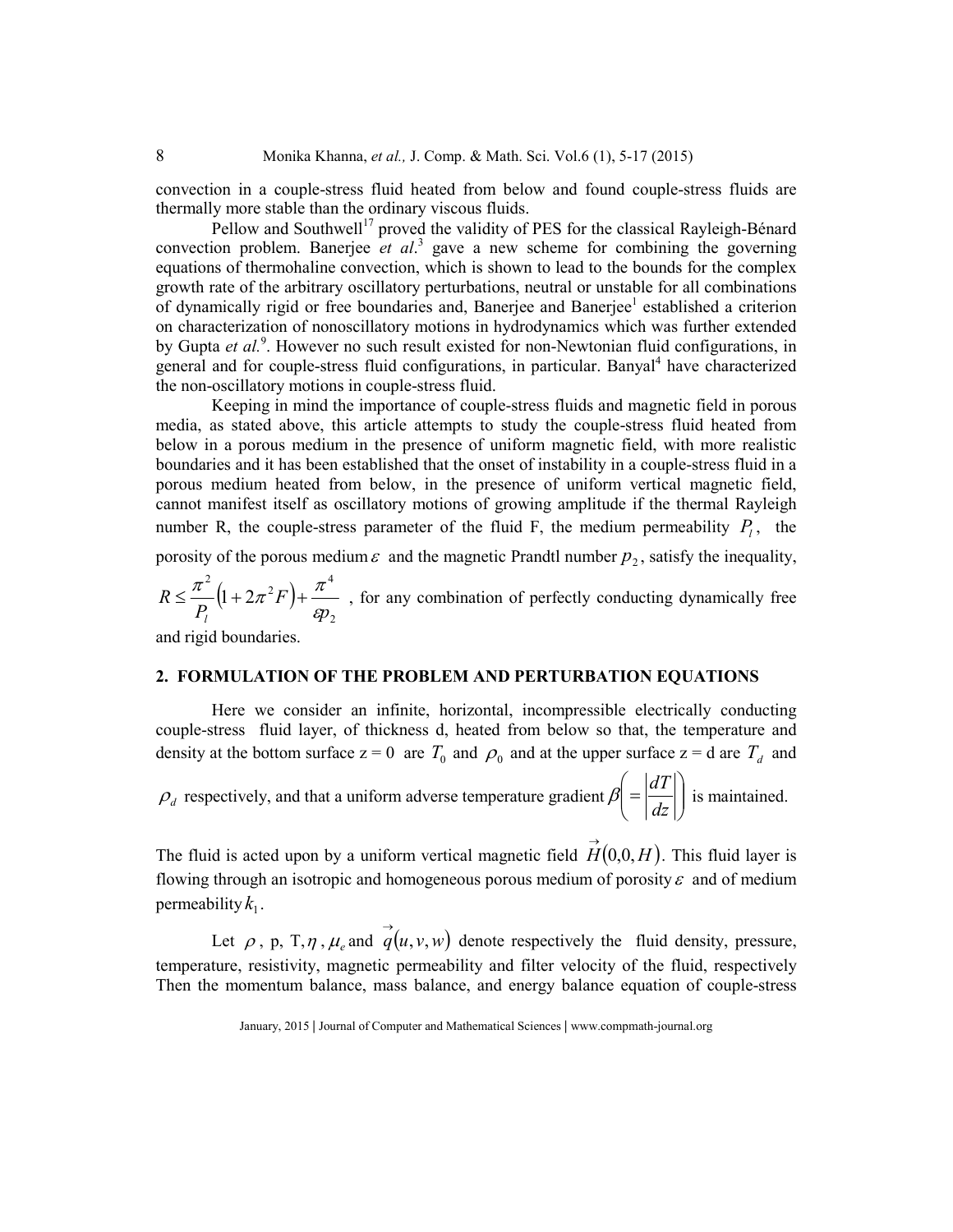fluid and Maxwell's equations through porous medium, governing the flow of couple-stress fluid in the presence of uniform vertical magnetic field (Stokes<sup>22</sup>; Joseph<sup>10</sup>; Chandrasekhar<sup>8</sup>) are given by

$$
\frac{1}{\varepsilon} \left[ \frac{\partial \vec{q}}{\partial t} + \frac{1}{\varepsilon} \left( \vec{q} \cdot \nabla \right) \vec{q} \right] = -\nabla \left( \frac{p}{\rho_o} \right) + \vec{g} \left( 1 + \frac{\delta \rho}{\rho_o} \right) - \frac{1}{k_1} \left( \nu - \frac{\mu^2}{\rho_o} \nabla^2 \right) \vec{q}
$$
\n
$$
+ \frac{\mu_e}{4\pi \rho_o} (\nabla \times \vec{H}) \times \vec{H}, \tag{1}
$$

$$
\nabla \cdot \vec{q} = 0, \tag{2}
$$

$$
E\frac{dT}{dt} + (\vec{q}.\nabla)T = \kappa \nabla^2 T,
$$
\n(3)

$$
\nabla \cdot \vec{H} = 0, \tag{4}
$$

$$
\varepsilon \frac{dH}{dt} = (\vec{H} \cdot \nabla) \vec{q} + \varepsilon \eta \nabla^2 \vec{H},
$$
\n(5)

Where  $\frac{a}{\mu} = \frac{b}{\gamma} + \varepsilon^{-1} q \cdot \nabla$ ∂ ∂ =  $-1 \frac{\rightarrow}{q}$ . *dt*  $\partial t$ *d*  $\mathcal{E} \left[ q, V \right]$ , stands for the convective derivatives. Here

$$
E = \varepsilon + (1 - \varepsilon) \left( \frac{\rho_s c_s}{\rho_0 c_v} \right)
$$
, is a constant, while  $\rho_s$ ,  $c_s$  and  $\rho_0$ ,  $c_v$ , stands for the

density and heat capacity of the solid (porous matrix) material and the fluid, respectively,  $\varepsilon$  $\rightarrow$ 

is the medium porosity and  $r(x, y, z)$ .

The equation of state is

$$
\rho = \rho_0 \left[ 1 - \alpha (T - T_0) \right],\tag{6}
$$

Where the suffix zero refer to the values at the reference level  $z = 0$ . Here  $g(0,0,-g)$  is acceleration due to gravity and  $\alpha$  is the coefficient of thermal expansion. In writing the equation (1), we made use of the Boussinesq approximation, which states that the density variations are ignored in all terms in the equation of motion except the external force term. The kinematic viscosity  $\nu$ , couple-stress viscosity  $\mu'$ , magnetic permeability  $\mu_e$ , thermal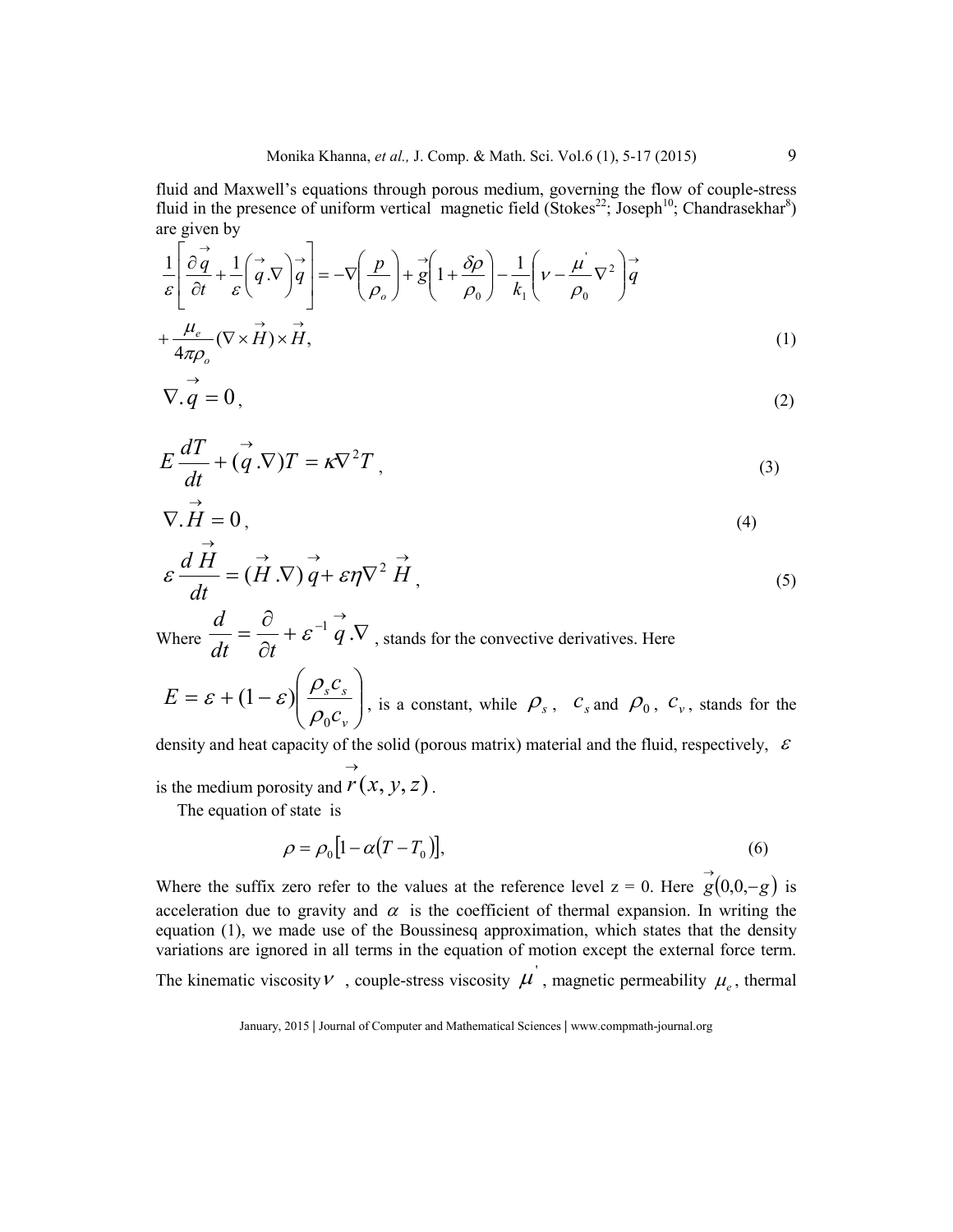diffusivity  $\kappa$ , and electrical resistivity  $\eta$ , and the coefficient of thermal expansion  $\alpha$  are all assumed to be constants.

The basic motionless solution is

$$
\vec{q} = (0,0,0), \ \rho = \rho_0 (1 + \alpha \beta z), \ \ p = p(z), \ \ T = -\beta z + T_0,
$$
\n(7)

 Here we use the linearized stability theory and the normal mode analysis method. Assume small perturbations around the basic solution, and let  $\delta \rho$ ,  $\delta p$ ,  $\theta$ ,  $\vec{q}(u, v, w)$  and  $\overrightarrow{h} = (h_x, h_y, h_z)$ denote respectively the perturbations in density  $\rho$ , pressure p, temperature T, velocity  $\vec{q}(0,0,0)$  and the magnetic field  $\vec{H} = (0,0,H)$ . The change in density  $\delta\rho$ , caused mainly by the perturbation  $\theta$  in temperature, is given by

$$
\rho + \delta \rho = \rho_0 \left[ 1 - \alpha (T + \theta - T_0) \right] = \rho - \alpha \rho_0 \theta, \text{ i.e. } \delta \rho = -\alpha \rho_0 \theta. \tag{8}
$$

Then the linearized perturbation equations of the couple-sress fluid reduces to

$$
\frac{1}{\varepsilon} \frac{\partial \vec{q}}{\partial t} = -\frac{1}{\rho_0} \nabla \delta p - \vec{g} \, \alpha \theta - \frac{1}{k_1} \left( \nu - \frac{\mu^2}{\rho_0} \nabla^2 \right) \vec{q} + \frac{\mu_e}{4\pi \rho_0} \left( \nabla \times \vec{h} \right) \times \vec{H} \,, \tag{9}
$$

$$
\nabla \cdot \vec{q} = 0, \tag{10}
$$

$$
E\frac{\partial \theta}{\partial t} = \beta w + \kappa \nabla^2 \theta \,, \tag{11}
$$

$$
\nabla \cdot \vec{h} = 0, \tag{12}
$$

$$
\varepsilon \frac{\partial \dot{h}}{\partial t} = \left( \vec{H} \cdot \nabla \right) \vec{q} + \varepsilon \eta \nabla^2 \vec{h} \tag{13}
$$

### **3. NORMAL MODE ANALYSIS**

 Analyzing the disturbances into two-dimensional waves, and considering disturbances characterized by a particular wave number, we assume that the Perturbation quantities are of the form

$$
[w, \theta, h_z] = [W(z), \Theta(z), K(z)] \exp\left(ik_x x + ik_y y + nt\right),\tag{14}
$$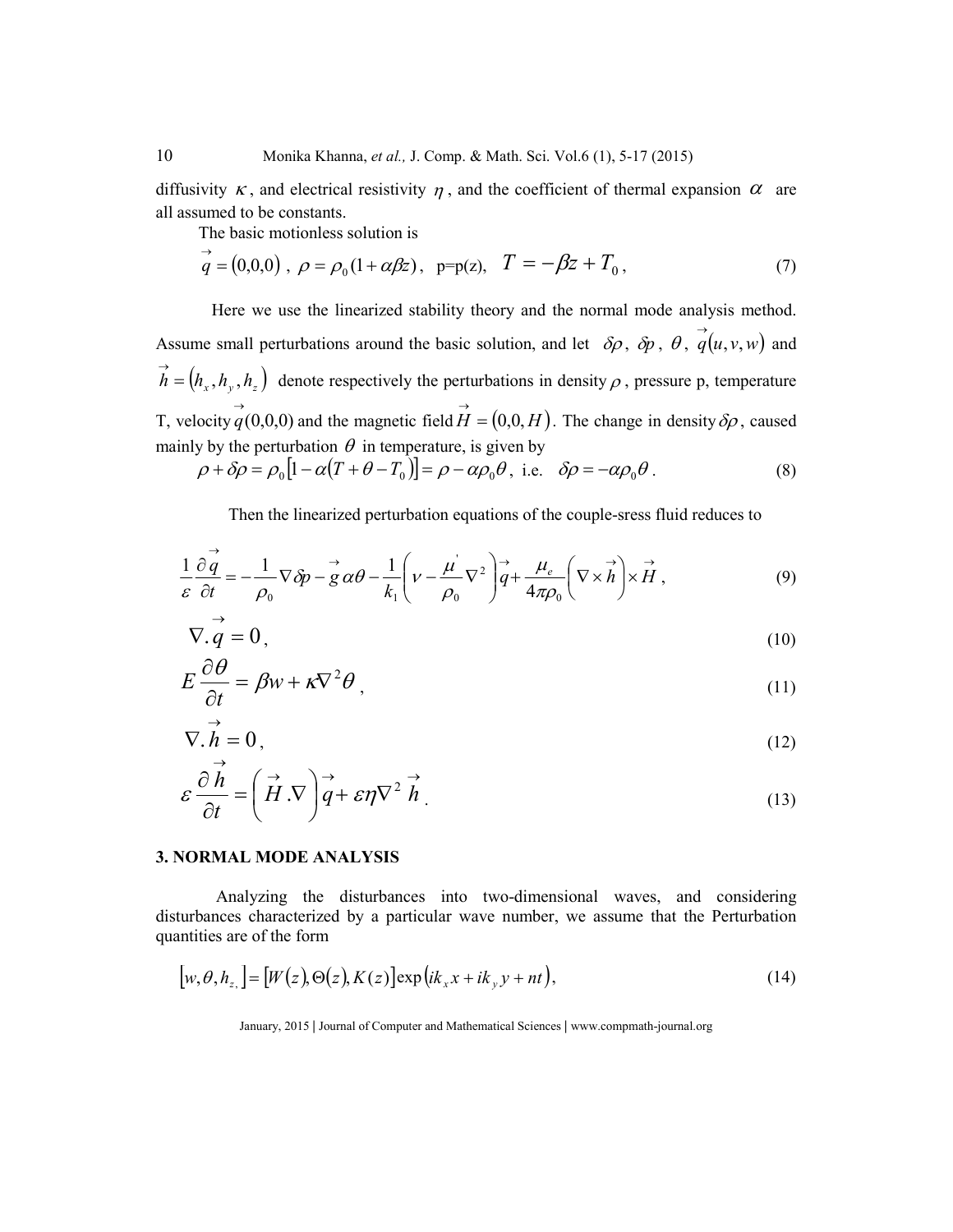Where  $k_x$ ,  $k_y$  are the wave numbers along the x- and y-directions, respectively,  $(k_r^2 + k_y^2)^2$ 2  $\binom{1}{2}$  $k = (k_x^2 + k_y^2)^2$ , is the resultant wave number, n is the growth rate which is, in general, a complex constant and,  $W(z)$ ,  $\Theta(z)$  and  $K(z)$  are the functions of z only.

Using  $(14)$ , equations  $(9)$ - $(13)$ , Within the framework of Boussinesq approximations, in the non-dimensional form transform to

$$
(D2 - a2) \left[ \left( \frac{\sigma}{\varepsilon} + \frac{1}{P_l} \right) - \frac{F}{P_l} (D^2 - a^2) \right] W = -Ra2 \Theta + QD(D2 - a2) K ,
$$
 (15)

$$
\left(D^2 - a^2 - p_2 \sigma\right) K = -DW,\tag{16}
$$

and

$$
\left(D^2 - a^2 - Ep_1\sigma\right)\Theta = -W\,,\tag{17}
$$

Where we have introduced new coordinates  $(x', y', z') = (x/d, y/d, z/d)$  in new units of length d and  $D = d/dz'$ . For convenience, the dashes are dropped hereafter. Also we have substituted  $a = kd$ ,  $\sigma = \frac{na}{n}$ , 2 ν  $a = kd, \sigma = \frac{nd^2}{v}, p_1 = \frac{v}{k}$  $p_1 = \frac{V}{K}$ , is the thermal Prandtl number;  $p_2 = \frac{V}{\eta}$  $p_2 = \frac{V}{I}$ , is the

magnetic Prandtl number;  $P_l = \frac{n_1}{d^2}$ *d*  $P_l = \frac{k_1}{l^2}$  is the dimensionless medium permeability,

ν  $\mu^{'}/(\rho_0 d^2)$  $F = \frac{\mu^{2}/(\rho_0 d^2)}{V}$ , is the dimensionless couple-stress viscosity parameter;  $R = \frac{g\alpha\beta c}{KV}$  $R = \frac{g \alpha \beta d^4}{g}$ , is

the thermal Rayleigh number and πρ $_0$ νηε  $\mu$  $\overline{0}$  $2J^2$ 4  $H^2d$  $Q = \frac{\mu_e H^2}{4}$ , is the Chandrasekhar number.

Also we have Substituted 
$$
W = W_{\oplus}
$$
,  $\Theta = \left(\frac{\beta d^2}{\kappa}\right) \Theta_{\oplus}$ ,  $K = \left(\frac{Hd}{\varepsilon \eta}\right) K_{\oplus}$ , and

 $D_{\oplus} = dD$ , and dropped  $(\oplus)$  for convenience.

 We now consider the case where the boundaries are rigid-rigid or rigid-free or freerigid or free-free at  $z=0$  and  $z=1$ , as the case may be, and are perfectly conducting. The boundaries are maintained at constant temperature, thus the perturbations in the temperature are zero at the boundaries. The appropriate boundary conditions with respect to which equations (15)-(17), must possess a solution are

$$
W = 0 = \Theta, \qquad \text{on both the horizontal boundaries,} \tag{18}
$$

DW=0, on a rigid boundary, (19)

$$
D2W = 0, \t\t on a dynamically free boundary, \t\t(20)
$$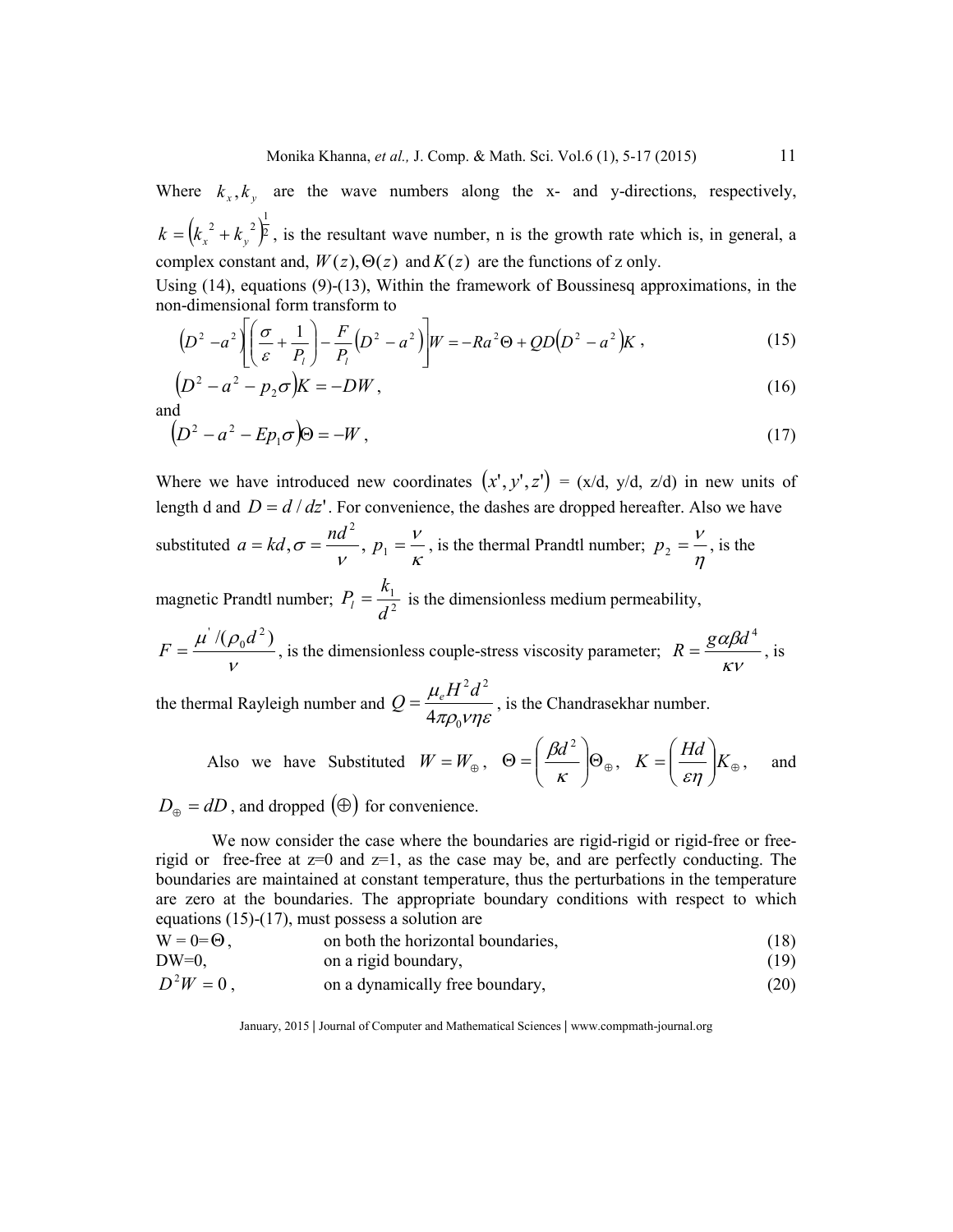| 12      | Monika Khanna, et al., J. Comp. & Math. Sci. Vol.6 (1), 5-17 (2015) |      |
|---------|---------------------------------------------------------------------|------|
| $K = 0$ | on both the boundaries as the regions outside the fluid             |      |
|         | are perfectly conducting,                                           | (21) |

 Equations (15)-(17) and appropriately adequate boundary conditions from (18)-(21), pose an eigenvalue problem for  $\sigma$  and we wish to Characterize  $\sigma_i$ , when  $\sigma_r \ge 0$ .

## **4. MATHEMATICAL ANALYSIS**

We prove the following theorems:

**Theorem 1:** If R  $\rangle$  0, F  $\rangle$  0, Q  $\rangle$  0,  $\sigma_r \ge 0$  and  $\sigma_i \ne 0$  then the necessary condition for the existence of non-trivial solution  $(W, \Theta, K)$  of equations (15) - (17) and the boundary conditions  $(18)$ ,  $(21)$  and any combination of  $(19)$  and  $(20)$  is that

$$
|\sigma|\left\langle \frac{R}{Ep_1} \left\{ \frac{\varepsilon P_1 p_2}{4\pi^2 (P_1 + \varepsilon p_2 F) + \varepsilon p_2} \right\} \right].
$$

**Proof:** Multiplying equation (15) by  $W^*$  (the complex conjugate of W) throughout and integrating the resulting equation over the vertical range of z, we get

$$
\left(\frac{\sigma}{\varepsilon} + \frac{1}{P_l}\right)_0^1 W^* \left(D^2 - a^2\right) W dz - \frac{F}{P_l} \int_0^1 W^* \left(D^2 - a^2\right)^2 W dz
$$
\n
$$
= -Ra^2 \int_0^1 W^* \Theta dz + Q \int_0^1 W^* D \left(D^2 - a^2\right) K dz \,, \tag{22}
$$

Taking complex conjugate on both sides of equation (17), we get

$$
(D2 - a2 - Ep1σ*)\Theta* = -W*,
$$
  
Thus for any  $(23)$  are set. (23)

Therefore, using (23), we get

$$
\int_{0}^{1} W^* \Theta dz = -\int_{0}^{1} \Theta \Big( D^2 - a^2 - E p_1 \sigma^* \Big) \Theta^* dz \,, \tag{24}
$$

Also taking complex conjugate on both sides of equation (16), we get  $\left[ D^2 - a^2 - p_2 \sigma^* \right] K^* = -D W^*$ , (25) Therefore, using  $(25)$  and using boundary condition (18), we get

$$
\int_{0}^{1} W^* D(D^2 - a^2) K dz = -\int_{0}^{1} DW^* (D^2 - a^2) K dz = \int_{0}^{1} K (D^2 - a^2) (D^2 - a^2 - p_2 \sigma^*) K^* dz,
$$
\n(26)

Substituting (24) and (26) in the right hand side of equation (22), we get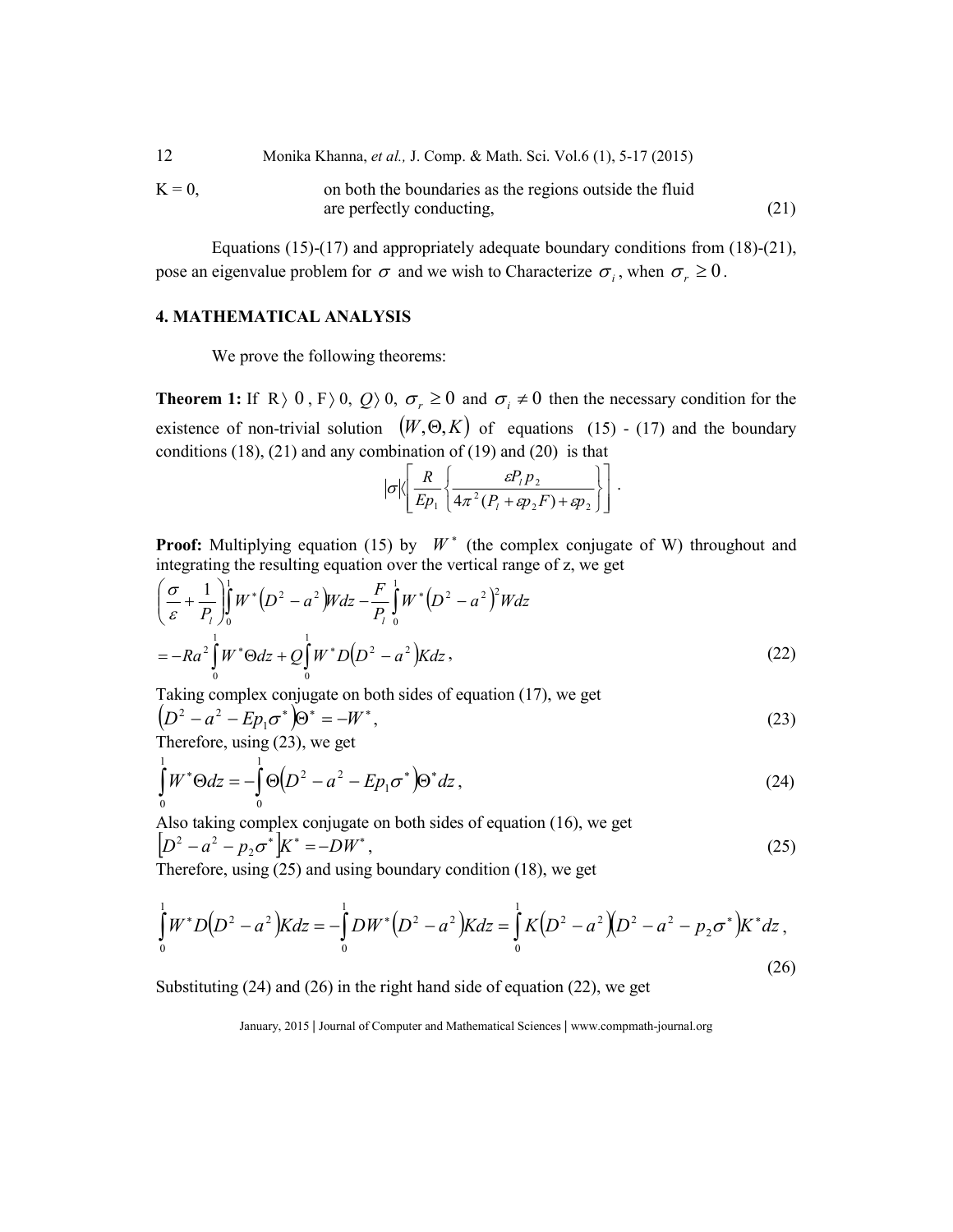Monika Khanna, *et al.,* J. Comp. & Math. Sci. Vol.6 (1), 5-17 (2015) 13

$$
\left(\frac{\sigma}{\varepsilon} + \frac{1}{P_l}\right)_0^1 W^* \left(D^2 - a^2\right) W dz - \frac{F}{P_l} \int_0^1 W^* \left(D^2 - a^2\right)^2 W dz
$$
\n
$$
= Ra^2 \int_0^1 \Theta \left(D^2 - a^2 - E p_1 \sigma^*\right) \Theta^* dz + Q \int_0^1 K \left(D^2 - a^2\right) \left(D^2 - a^2 - p_2 \sigma^*\right) K^* dz \,, \tag{27}
$$

 Integrating the terms on both sides of equation (27) for an appropriate number of times by making use of the appropriate boundary conditions (18) - (21), we get

$$
\left(\frac{\sigma}{\varepsilon} + \frac{1}{P_l}\right)_0^1 \left\{ D W \right\}^2 + a^2 |W|^2 \Big| dz + \frac{F}{P_l} \int_0^1 \left( \left| D^2 W \right|^2 + 2a^2 |DW|^2 + a^4 |W|^2 \right) dz
$$
\n
$$
= Ra^2 \int_0^1 \left\{ D \Theta \right\}^2 + a^2 |\Theta|^2 + E p_1 \sigma^* |\Theta|^2 \Big| dz
$$
\n
$$
-Q \int_0^1 \left( \left| D^2 K \right|^2 + 2a^2 |DK|^2 + a^4 |K|^2 \right) dz - Q p_2 \sigma^* \int_0^1 \left( |DK|^2 + a^2 |K|^2 \right) dz \,. \tag{28}
$$

And equating the real and imaginary parts on both sides of equation (28), and cancelling  $\sigma_i$ ( $\neq$  0) throughout from imaginary part, we get

$$
\left(\frac{\sigma_r}{\varepsilon} + \frac{1}{P_l}\right)_0^1 \left\{ D W \right\}^2 + a^2 |W|^2 \, dz + \frac{F}{P_l} \int_0^1 \left( |D^2 W|^2 + 2a^2 |DW|^2 + a^4 |W|^2 \right) dz = Ra^2 \int_0^1 \left( |D^2 K|^2 + 2a^2 |DK|^2 + a^4 |K|^2 \right) dz + \sigma_r \left[ Ra^2 E p_1 \int_0^1 |\Theta|^2 dz - Q p_2 \int_0^1 \left( |DK|^2 + a^2 |K|^2 \right) dz \right] \tag{29}
$$

and

$$
\frac{1}{\varepsilon} \int_{0}^{1} {\left\{ DW \right\}}^{2} + a^{2} |W|^{2} \, dz = -Ra^{2} E p_{1} \int_{0}^{1} |\Theta|^{2} \, dz + Q p_{2} \int_{0}^{1} {\left( DK \right|^{2} + a^{2} |K|^{2} \, }) dz \,, \tag{30}
$$

Equation (30) implies that,

$$
Ra^{2}Ep_{1}\int_{0}^{1}|\Theta|^{2} dz-Qp_{2}\int_{0}^{1}(DK|^{2}+a^{2}|K|^{2}) dz ,
$$
\n(31)

is negative definite.

We first note that since *W*,  $\Theta$  and K satisfy  $W(0) = 0 = W(1), \Theta(0) = 0 = \Theta(1)$  and  $K(0) = 0 = K(1)$  in addition to satisfying to governing equations and hence we have from the Rayleigh-Ritz inequality $^{18}$ .

$$
\int_{0}^{1} |DW|^2 dz \ge \pi^2 \int_{0}^{1} |W|^2 dz ; \int_{0}^{1} |DK|^2 dz \ge \pi^2 \int_{0}^{1} |K|^2 dz ,
$$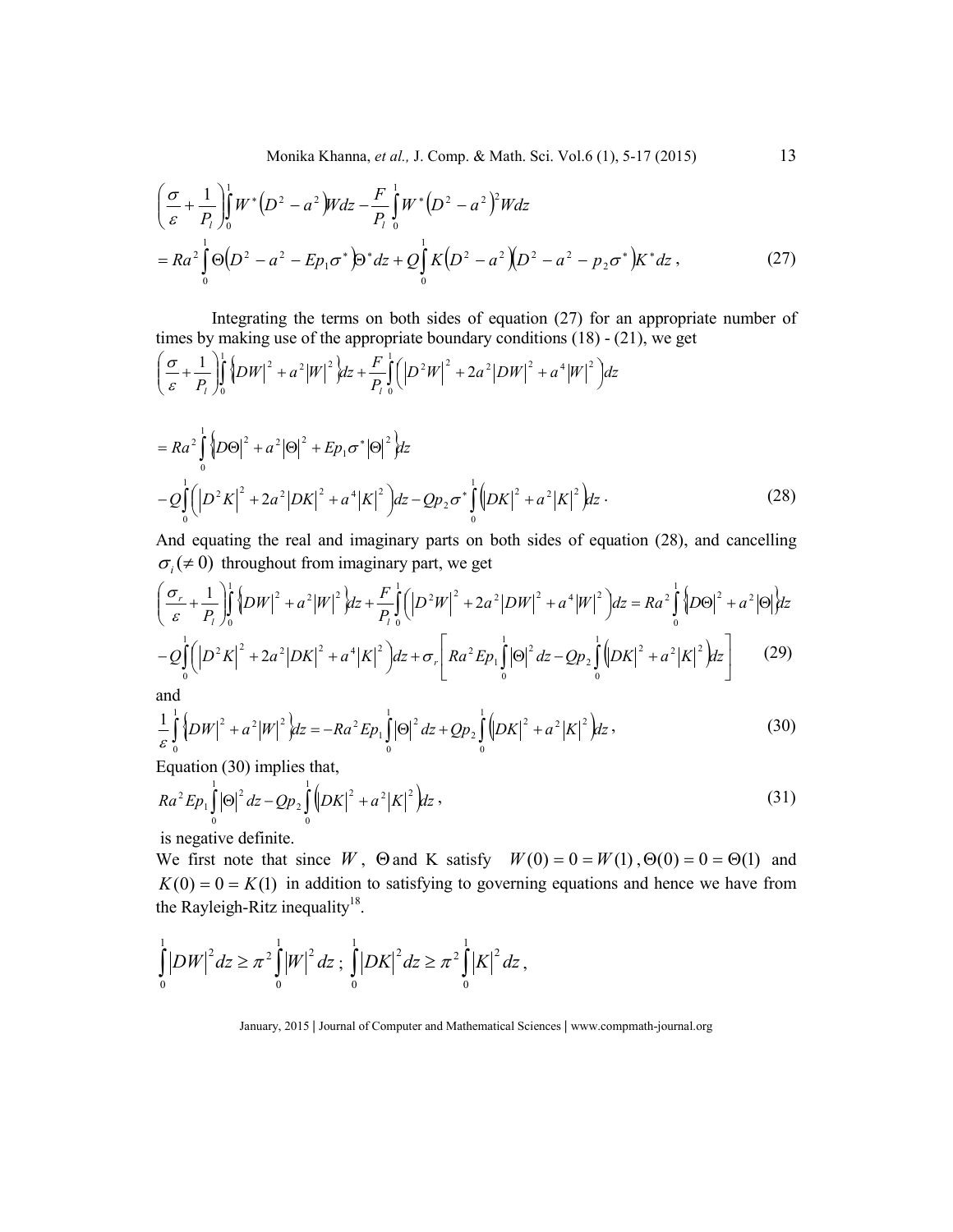and Banerjee *et al*. 2 have proved that,

$$
\int_{0}^{1} \left| D^{2}W \right|^{2} dz \ge \pi^{2} \int_{0}^{1} \left| DW \right|^{2} dz \int_{0}^{1} \left| D^{2}K \right|^{2} dz \ge \pi^{2} \int_{0}^{1} \left| DK \right|^{2} dz \tag{32}
$$

Also utilizing inequality (30) and appropriate inequality of (32), we get

$$
Q_0^{\frac{1}{2}}\left\{DX\right\}^2 + a^2|K|^2\right\}dz \ge \frac{(\pi^2 + a^2)}{sp_2} \int_0^1 |W|^2 dz \,,
$$
\n(33)

Further, multiplying equation (17) and its complex conjugate (23), and integrating by parts each term on right hand side of the resulting equation for an appropriate number of times and making use of boundary conditions on  $\Theta$  namely  $\Theta(0) = 0 = (1)$  along with (22), we get

$$
\int_{0}^{1} \left| \left( D^{2} - a^{2} \right) \Theta \right|^{2} dz + 2 E p_{1} \sigma_{r} \int_{0}^{1} \left( D \Theta \right|^{2} + a^{2} \left| \Theta \right|^{2} \right) dz + E^{2} p_{1}^{2} \left| \sigma \right|^{2} \int_{0}^{1} \left| \Theta \right|^{2} dz = \int_{0}^{1} \left| W \right|^{2} dz , \quad (34)
$$

since  $\sigma_r \ge 0$ ,  $\sigma_i \ne 0$  therefore the equation (34) gives,

$$
\int_{0}^{1} \left| \left( D^{2} - a^{2} \right) \Theta \right|^{2} dz \langle \int_{0}^{1} \left| W \right|^{2} dz , \tag{35}
$$

And

$$
\int_{0}^{1} |\Theta|^{2} dz \langle \frac{1}{E^{2} p_{1}^{2} |\sigma|^{2}} \int_{0}^{1} |W|^{2} dz , \qquad (36)
$$

 $\overline{1}$ 

It is easily seen upon using the boundary conditions (18) that

$$
\int_{0}^{1} (D\Theta)^{2} + a^{2} |\Theta|^{2} dz = \text{Real part of } \left\{ -\int_{0}^{1} \Theta^{*} (D^{2} - a^{2}) \Theta dz \right\} \leq \left| \int_{0}^{1} \Theta^{*} (D^{2} - a^{2}) \Theta dz \right|,
$$
\n
$$
\leq \int_{0}^{1} |\Theta^{*} (D^{2} - a^{2}) \Theta | dz \leq \int_{0}^{1} |\Theta^{*} | (D^{2} - a^{2}) \Theta | dz ,
$$
\n
$$
= \int_{0}^{1} |\Theta| | (D^{2} - a^{2}) \Theta | dz \leq \left\{ \int_{0}^{1} |\Theta|^{2} dz \right\}^{\frac{1}{2}} \left\{ \int_{0}^{1} | (D^{2} - a^{2}) \Theta |^{2} dz \right\}^{\frac{1}{2}} , \qquad (37)
$$
\n
$$
\text{(Utilizing Cauchy-Schwartz-inequality)}
$$

Upon utilizing the inequality (35) and (36), inequality (37) gives

$$
\int_{0}^{1} \left( D\Theta \right)^{2} + a^{2} \left| \Theta \right|^{2} \, dz \le \frac{1}{E p_{1} \left| \sigma \right|} \int_{0}^{1} \left| W \right|^{2} \, dz \,, \tag{38}
$$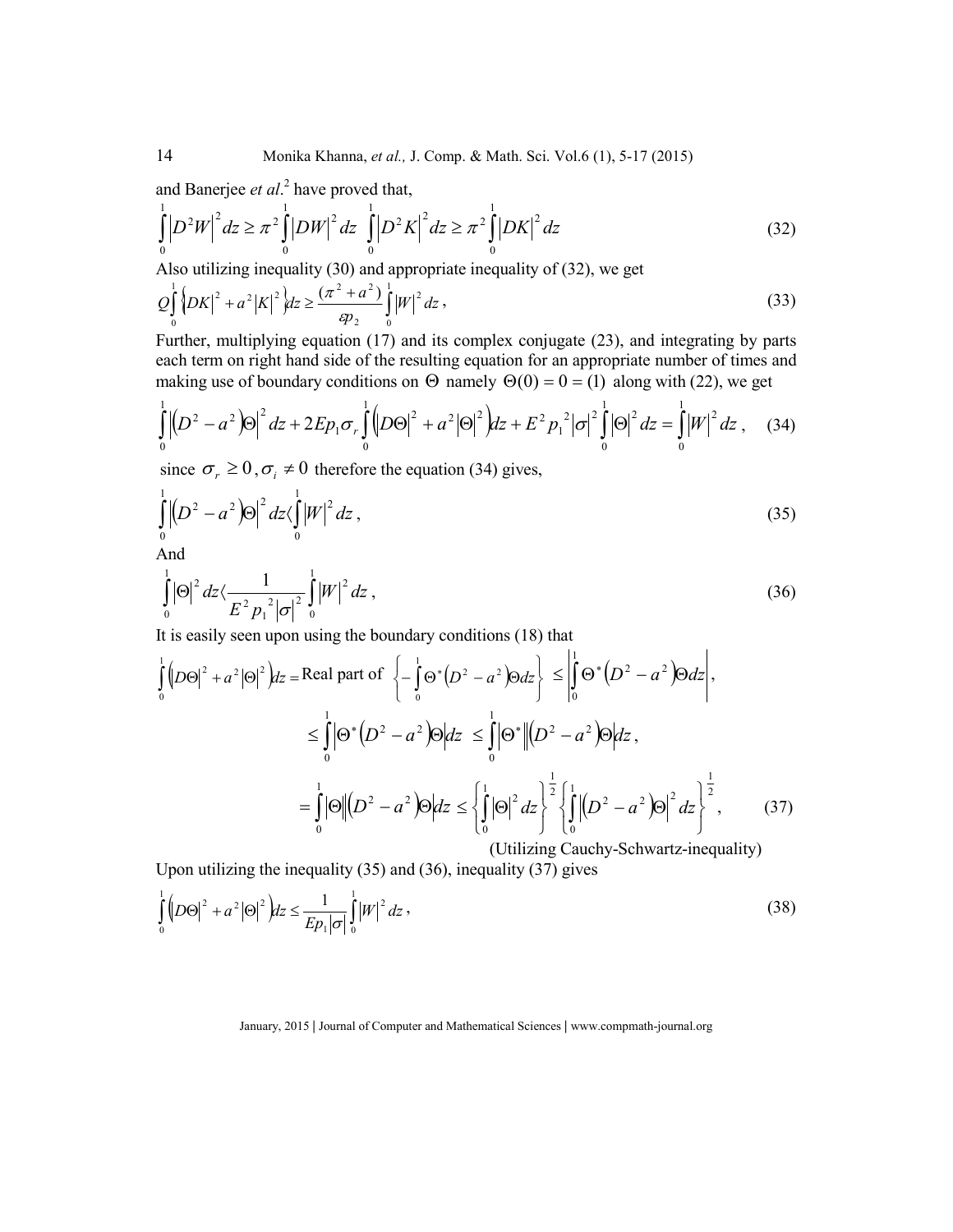Now R  $\rightarrow$  0,  $P_l$   $\rightarrow$  0,  $F$   $\rightarrow$  0 and  $\sigma_r \ge 0$ , thus upon utilizing (31) and the inequalities (32), (33) and (38), the equation (29) gives,

$$
I_1 + a^2 \left[ (\pi^2 + a^2)^2 \left\{ \frac{F}{P_l} + \frac{1}{\epsilon p_2} \right\} + a^2 \left( \frac{1}{P_l} - \frac{R}{E p_1 |\sigma|} \right) \right]_0^1 |W|^2 dz \langle 0,
$$
\n(39)

Where

$$
I_1 = \left(\frac{\sigma_r}{\varepsilon} + \frac{1}{P_t}\right)_0^1 \left(DW\right)^2 \, dz + \frac{\sigma_r a^2}{\varepsilon} \int_0^1 \left|W\right|^2 \, dz \, ,
$$

is positive definite.

Therefore , we must have

$$
\frac{R}{Ep_1|\sigma|} - \frac{1}{P_l} \frac{(\pi^2 + a^2)^2}{a^2} \left(\frac{F}{P_l} + \frac{1}{sp_2}\right),
$$
\nwhich implies that\n
$$
\frac{R}{Ep_1|\sigma|} \lambda \pi^2 \left(\frac{F}{P_l} + \frac{1}{sp_2}\right) + \frac{1}{P_l}
$$
\nSince the minimum value of  $(\pi^2 + a^2)^2$  is  $4\pi^2$  at  $a^2 = \pi^2 \setminus 0$ 

Since the minimum value of  $a^2$  $\frac{\pi^2 + a^2}{2}$  is  $4\pi^2$  at  $a^2 = \pi^2/0$ .

Hence, if

$$
\sigma_r \ge 0
$$
 and  $\sigma_i \ne 0$ , then  $|\sigma| \left\langle \frac{R}{Ep_1} \left\{ \frac{\varepsilon P_1 p_2}{4\pi^2 (P_1 + sp_2 F) + sp_2} \right\} \right\rangle$ .

And this completes the proof of the theorem.

## **5. CONCLUSIONS**

The inequality (40) for  $\sigma_r \ge 0$  and  $\sigma_i \ne 0$ , can be written as

$$
\sigma_r^2 + \sigma_i^2 \left\langle \left[ \frac{R}{Ep_1} \left\{ \frac{\varepsilon P_1 p_2}{4\pi^2 (P_1 + \varepsilon p_2 F) + \varepsilon p_2} \right\} \right]^2 \right\rangle,
$$

 The essential content of the theorem, from the point of view of linear stability theory is that for the configuration of couple-stress fluid of infinite horizontal extension heated form below, having top and bottom bounding surfaces are of infinite horizontal extension, at the top and bottom of the fluid and are perfectly conducting with any arbitrary combination of dynamically free and rigid boundaries, in the presence of uniform vertical magnetic field parallel to the force field of gravity, the complex growth rate of an arbitrary oscillatory motions of growing amplitude, lies inside a semi-circle in the right half of the  $\sigma_r \sigma_i$  - plane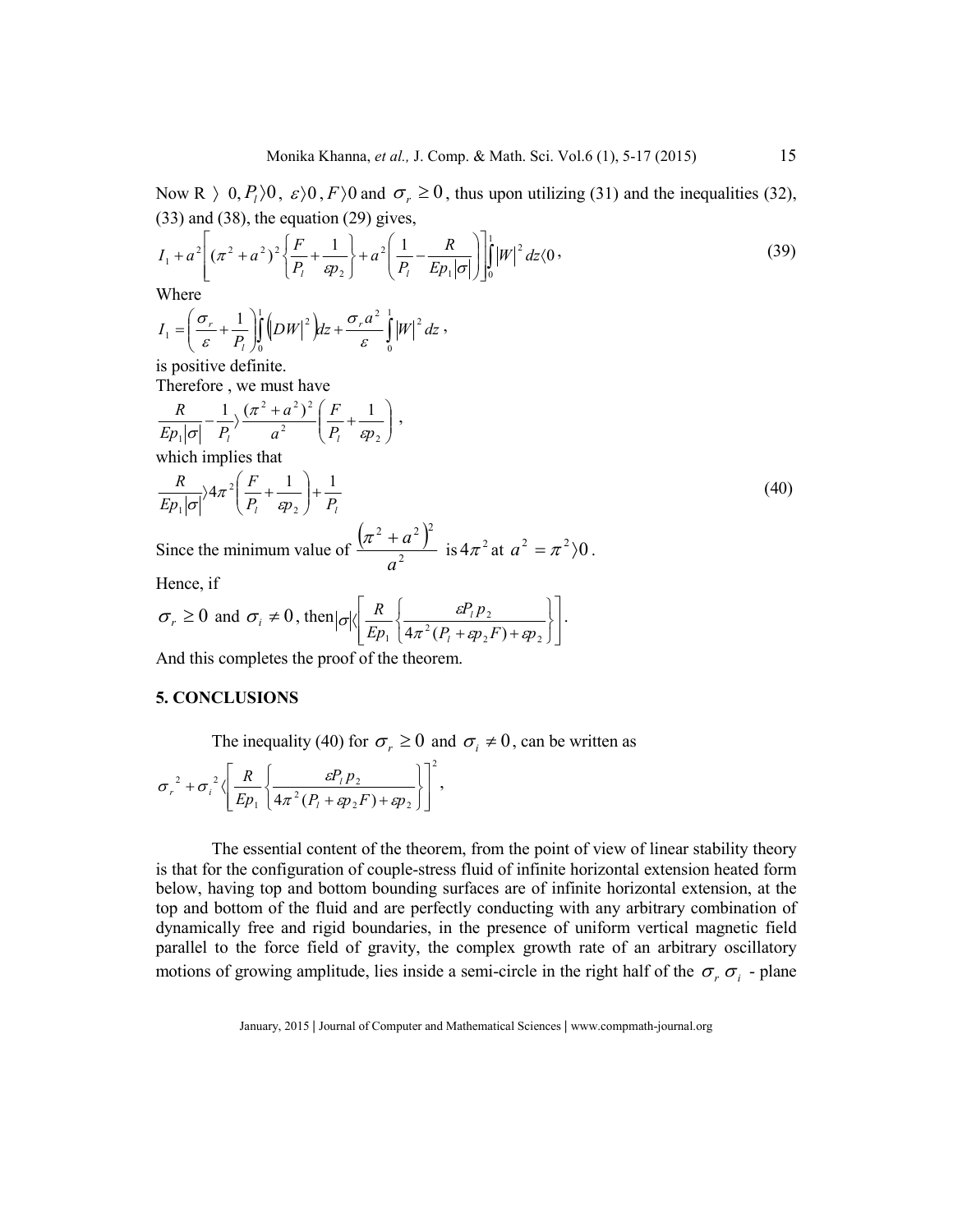whose Centre is at the origin and radius is equal to  $\overline{\phantom{a}}$  $\overline{\phantom{a}}$ J J  $\mathbf{r}$ L L L J  $\left\{ \right.$  $\begin{matrix} \end{matrix}$  $\overline{\mathcal{L}}$ ⇃  $\int$  $^{2}(P_{1} + \epsilon p_{2}F) + \epsilon p_{2}$ 2  $\eta_1$   $\left(4\pi^2(P_1 + \epsilon p_2 F) + \epsilon p_1\right)$ *pP Ep R l l*  $\pi$   $(P_1 + \varepsilon p_2 F) + \varepsilon p$  $\mathcal{E}_{1}^{P_{1}P_{2}}$  |, Where R is

the thermal Rayleigh number, F is the couple-stress parameter of the fluid,  $P_l$  is the medium permeability,  $\varepsilon$  is the porosity of the porous medium,  $p_1$  is the thermal Prandtl number and  $p<sub>2</sub>$  is the magnetic Prandtl number. The result is important since the exact solutions of the problem investigated in closed form, are not obtainable, for any arbitrary combinations of perfectly conducting dynamically free and rigid boundaries.

## **6. REFRENCES**

- 1. Banerjee, M. B., and Banerjee, B., A characterization of non-oscillatory motions in magnetohydronamics. *Ind. J. Pure & Appl Maths*., 15(4): 377-382 (1984).
- 2. Banerjee, M.B., Katoch, D.C., Dube,G.S. and Banerjee, K., Bounds for growth rate of perturbation in thermohaline convection. *Proc. R. Soc. A*, 378, 301-04 (1981).
- 3. Banyal, A. S., and Singh, K., On The Region of Complex Growth Rate in Couple-Stress Fluid in the Presence of Rotation, *J. of Pure Appld and Ind. Physics*, Vol.2(1), pp.75-83 (2011).
- 4. Banyal, A.S, The necessary condition for the onset of stationary convection in couplestress fluid, *Int. J. of Fluid Mech. Research,* Vol. 38, No.5, pp. 450-457 (2011).
- 5. Banyal, A. S., and Khanna, M., Upper Limits to the Complex Growth Rate in Couple-Stress Fluid in the Presence of Magnetic Field, *J. Comp. & Math. Sci.,* Vol. 3(2), pp.237-247 (2012).
- 6. Brinkman, H.C., problems of fluid flow through swarms of particles and through macromolecules in solution, research(London),Vol. 2,p.190 (1949).
- 7. Bujurke, N.M., and Jayaraman, G., The influence of couple-stresses in squeeze films, *Int. J. Mech. Sci.* Vol. 24, pp.369-376 (1982).
- 8. Chandrasekhar, S., Hydrodynamic and Hydromagnetic Stability, Dover Publications, New York (1981).
- 9. Gupta, J.R., Sood, S.K., and Bhardwaj, U.D., On the characterization of nonoscillatory motions in rotatory hydromagnetic thermohaline convection, *Indian J. Pure Appl. Math*.,17(1) pp 100-107 (1986).
- 10. Joseph, D.D., *Stability of fluid motions*, Vol. II, Springer-Verlag, Berlin, (1976).
- 11. Kumar, V. and Kumar, S., On a couple-stress fluid heated from below in hydromagnetics, *Appl. Appl. Math.*, Vol. 05(10), pp. 1529-1542 (2011).
- 12. Lai, W.M., Kuei,S.C., and Mow,V.C., Rheological equtions for synovial fluids, *J. of Biomemechanical Eng*. Vol.100, pp. 169-186 (1978).
- 13. Lin, J.R., Couple-stress effect on the squeeze film characteristics of hemispherical bearing with reference tosynovial joints, *Appl. Mech. Engg*., Vol. 1, pp.317-332 (1996).